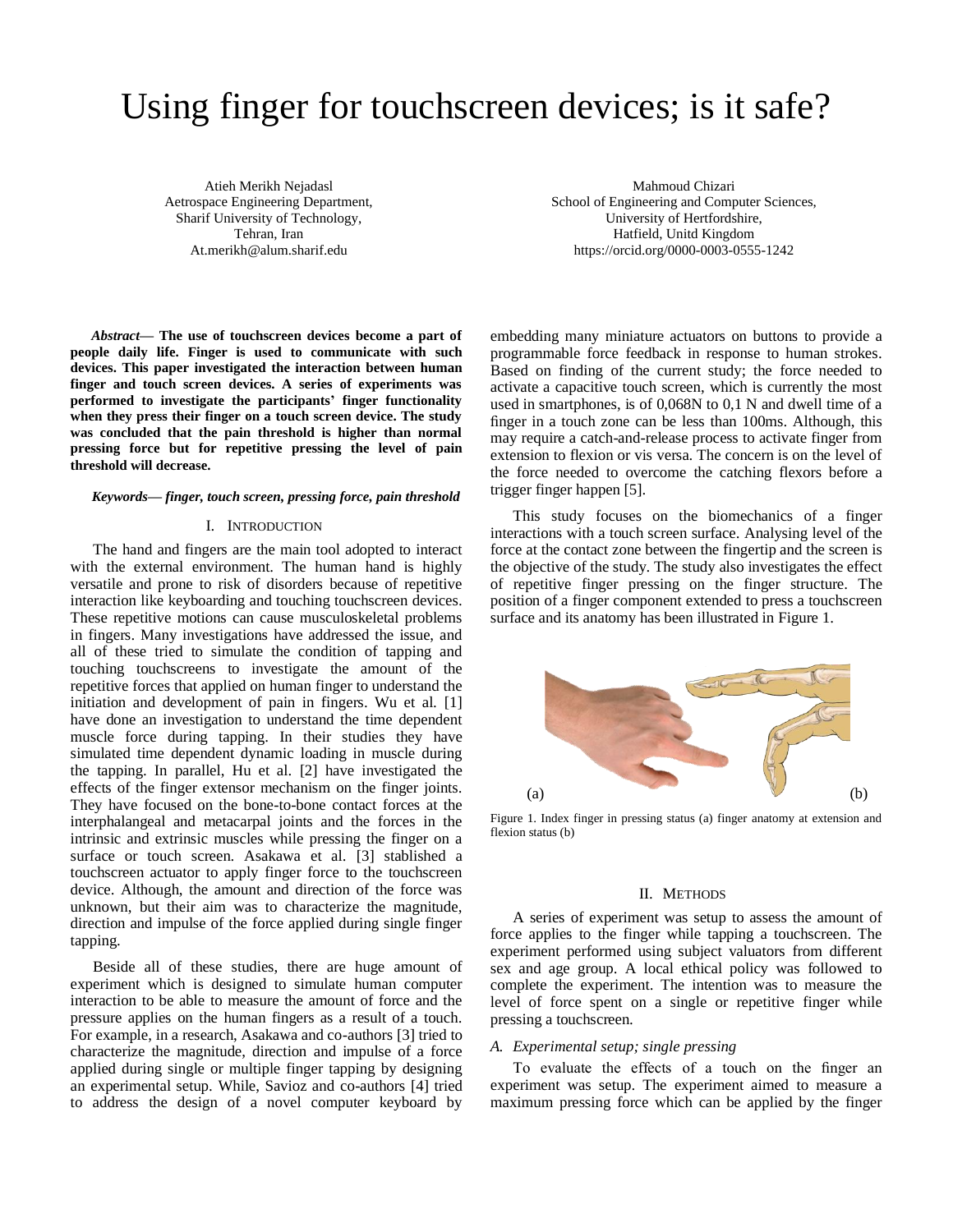before initiating a pain on the finger. To measure the pain threshold on subject patients, an algometer device, as shown in Figure 2, was used. The algometer device is able to identify pressure-pain threshold when the its button pressed by a finger. To maintain a reliable process in the current pressure-pain threshold study, the pressing rate kept constant during the experiment. In the experiment, the subject person was asked to press the algometer button until feel a pain. As the person feel a pain, he/she should release the button and terminate the experiment. When the button was released, then the device measures the pain threshold. This experiment was repeated three times using the index and thumb fingers. The experiment was recorded using 15 subject participants from different sex and age groups.



Figure 2. Algometer used for the single pressing experiment. The experimet was repeated three times to obtain reliable results.

## *B. Results of single pressing test*

The experiment was conducted using 15 subject volunteers from different sex and age groups. The force threshold for each person was recorded using index and thumb fingers. The result of the measurement has been summarized in Table 1.

|                         | TABLE 1. CONTINUES PRESSING EXPERIMENTAL RESULTS PERFORMED ON 15 |  |  |  |  |  |  |  |
|-------------------------|------------------------------------------------------------------|--|--|--|--|--|--|--|
|                         | SUBJECT VOLUNTEERS. IN EACH TEST INDEX AND THUMB FINGERS BEEN    |  |  |  |  |  |  |  |
| <b>TESTED SEPRATLY.</b> |                                                                  |  |  |  |  |  |  |  |

| Age | Sex | Index finger (N) | Thumb finger (N) |
|-----|-----|------------------|------------------|
| 50  | F   | 16.93            | 30.7             |
| 56  | F   | 37.45            | 46.7             |
| 62  | Μ   | 44.45            | 50.6             |
| 28  | M   | 31.60            | 50.7             |
| 18  | F   | 26.97            | 30.4             |
| 25  | F   | 37.34            | 35.7             |
| 20  | F   | 28.64            | 36.7             |
| 53  | M   | 33.24            | 40.5             |
| 29  | M   | 33.14            | 51.2             |
| 29  | M   | 37.08            | 48.7             |
| 28  | M   | 36.50            | 50.6             |
| 47  | F   | 25.02            | 31.8             |
| 27  | F   | 26.84            | 35.3             |
| 24  | F   | 21.68            | 32.0             |
| 25  | F   | 32.79            | 49.7             |

## *C. Experimental setup; repetitive pressing*

An experiment was setup to measure the cyclical finger pressing threshold. The subject person was asked to toggle the sensor for 100 times simulating texting 100 characters on a touchscreen device. This experiment was repeated with a different age group of volunteers. As a condition of the test, the participants were asked to put her/his finger on a loadcell, as shown in Figure 3, and try to insert similar force as she/he write a text a touchscreen device. The participant was asked to simulate a finger pressing on the loadcell assuming he/she is texting 100 words. During the experiment, a loadcell was recording the inserted force. Figure 4 shows the experimental setup. The custom-made setup was included with a loadcell, an amplifier (Hx-711) and an Arduino board. The device was connected onto a computer to process the data. The experiment was carried out with 3 people. The physical appearance and age of the participant was close. The participant was asked to carry on typing 100 words on the loadcell before they feel pain on their finger. The data was then processed on computer and the amount of force of each tapping was recorded. For each participant the tapping times before feel pain was also recorded.



Figure 3. Loadcell for applying force by applicants. The participant was asked to tap 100 times on the loadcell.



Figure 4. Setup used for repetitive pressing test. The custom-made setup was included with a loadcell, an amplifier (Hx-711) and an Arduino board.

During the experiment, the captured data by loadcell was sending to the amplifier to amplify the data and send it to the Arduino board. The board then made the data ready to be transferred to the computer. A software on computer was then procesed the data and stored it in an Excel file.

## *D. Results for repetitive pressing*

The experiment was focusing on measurement of tapping effects on participants' finger. An interesting outcome was on force distribution on the loadcell. During the experiment